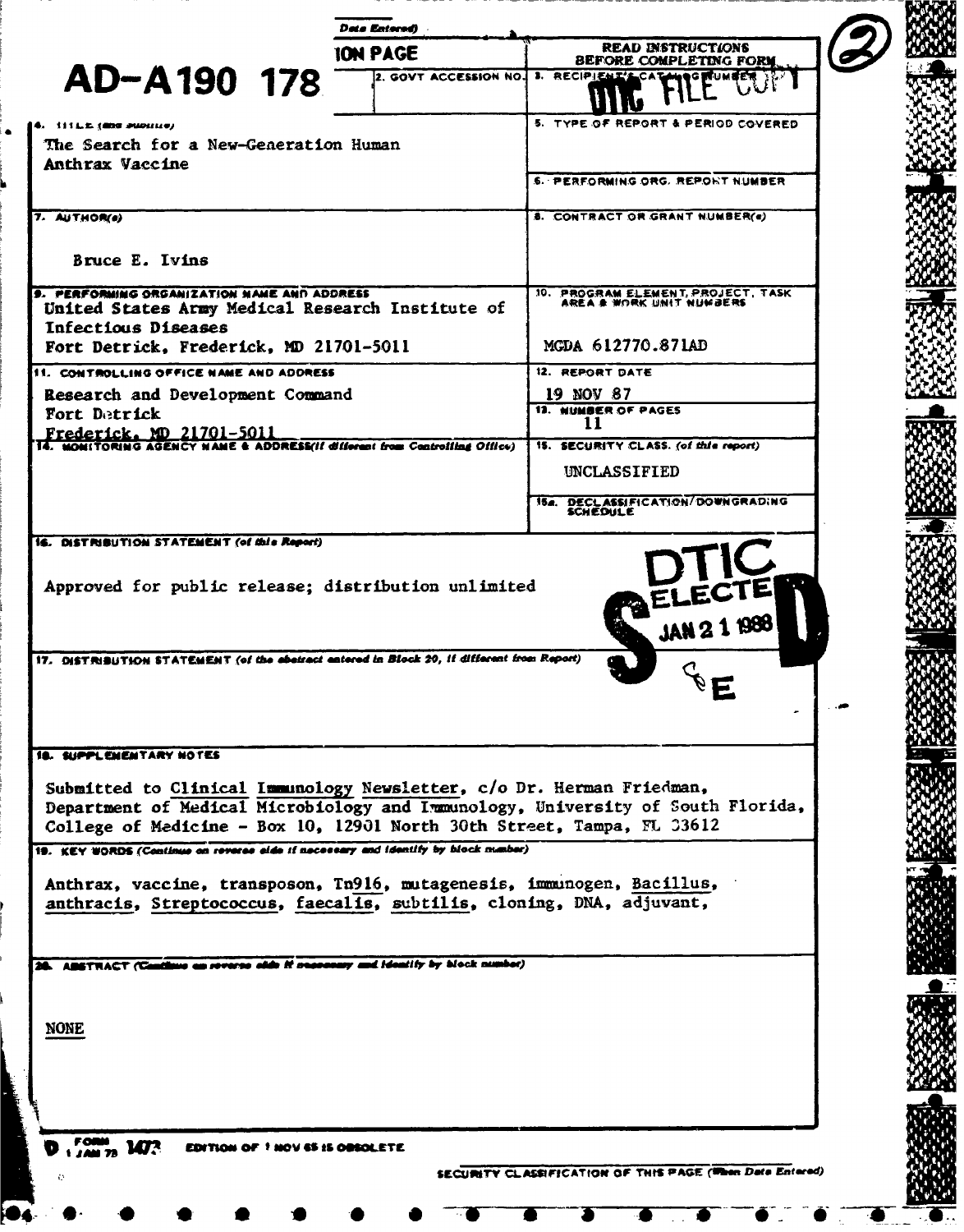## THE SEARCH FOR A HEM-CRHERATION HUMAN ANTERAX VACCIER

BRUCE E. IVINS, PH.D.

Division of Bacteriology U. S. Army Medical Research Institute of Infectious Diseases Fort Detrick, Frederick, Maryland 21701-5011

# 301/663-7341

In conducting the research described in this report, the investigators adhered to the "Guide for the Care and Use of Laboratory Animals," as promulgated by the Committee on Care and Use of Laboratory Animals of the Institute of Laboratory Animal Resources, National Research Council. The facilities are fully accredited by the American Association for Accreditation of Laboratory Animal Care.

> The views of the author do not purport to reflect the positions of the Army or the Department of Defense.

Approved for public release; distribution unlimited.

Clearance date - 12 JUN 87



19

 $010$ 

DTIO

COPY

 $88$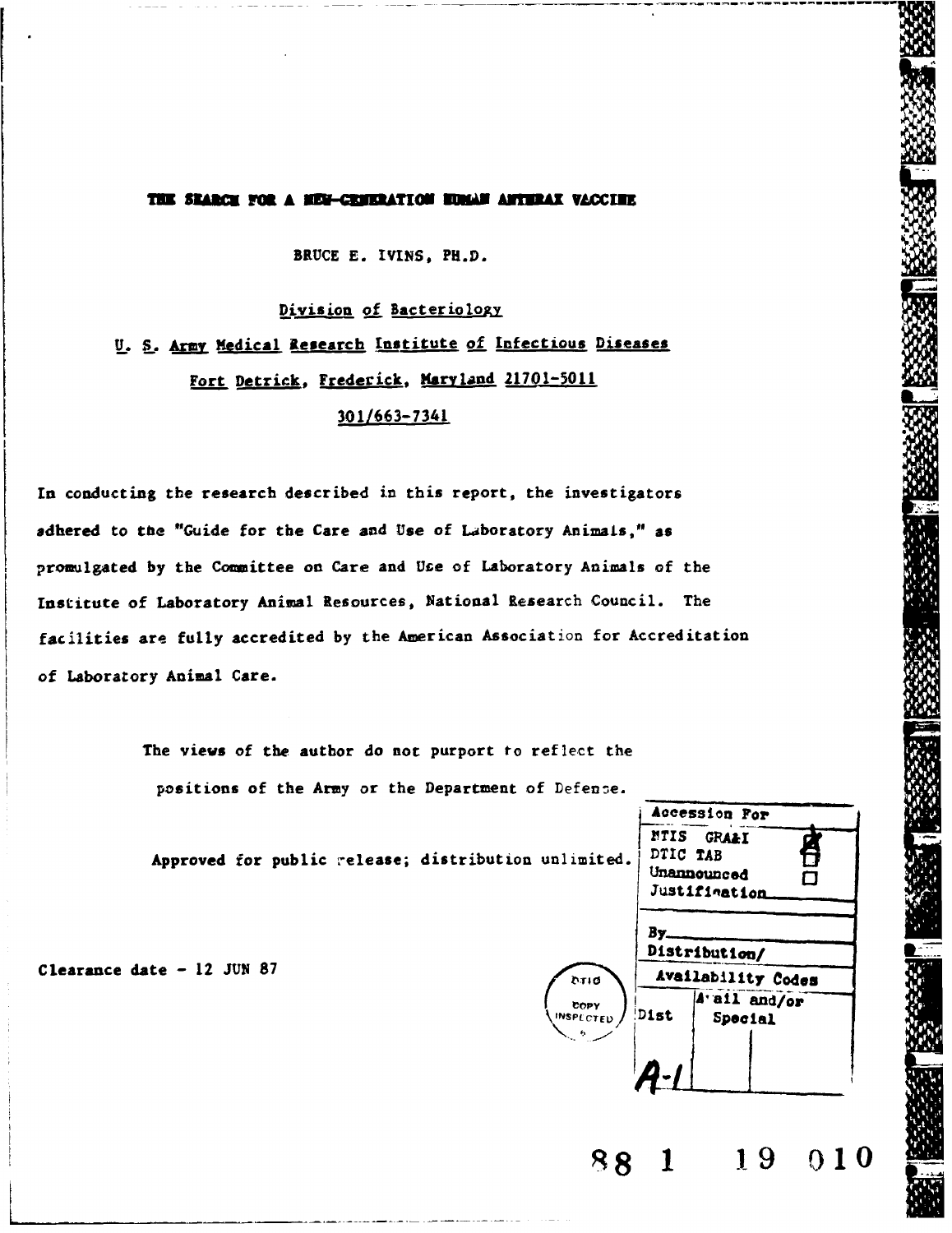**EAnthrax is a disease primarily of herbivores, but humans can become infected** through contact with infected animals or animal products  $\mathscr{A}'$ . The etiological agent, Bacillus anthracis, possesses two primary virulence factors: a poly-Dglutamic acid capsule and an exotoxic mixture of three proteins: protective antigen (PA), edema factor (EF), and lethal factor (LF) (S). None of the three proteins individually possesses demonstrable toxic activity; however, intravenous injection of PA + LF kills mice, rats, and guinea pigs, whereas intradermal injection of PA + EF produces edematous lesions in the skin of guinea pigs and rabbits. The combination of PA + LF is termed lethal toxin,  $\mathbb{Q}$ whereas PA + EF is referred to as  $\mathbb{Q}$  edema-producing toxin.  $\mathbb{Q}$  The conventional designation for mixtures of all three components is **Canthrax toxin.** The genes evcoding PA, EF, and LF are located on a 174-kilobase (kb) plasmid, p201  $\int \mathcal{L}_1$   $\int \mathcal{L}_1$  the genes responsible for capsule synthesis are on a 91 kb plasmid, pX02 (2).

The tirst anthrax vaccines were developed by lasteur and consisted of cultures of virulent anthrax basilli which had been attenuated by growth at 42 to 43°C (10). These vaccines were widely used in livestock, often with unpredictable resulta, during the late eighteenth and early nineteenth centuries. They vere replaced in the early 1940s by viable spore suspensions of the toxigenic, non-encapsulated, Sterne strain of  $\underline{\mathbf{B}}$ . anthracis (13).  $\mathbf{\mathbf{\Sigma}}$ In the United States, the currently licensed human vaccine against anthrax (designated here as MDPH-PA) consists of aluminum hydroxide-adsorbed, supernatant material, primarily PA (11), from fermenter cultures of *a*zother toxinogenic, nonencapsulated-

2

FREEZ PROGRAM HUNGARY ESSENYA KARAKA TARANG MENAGAN

 $\overline{\mathbf{M}}$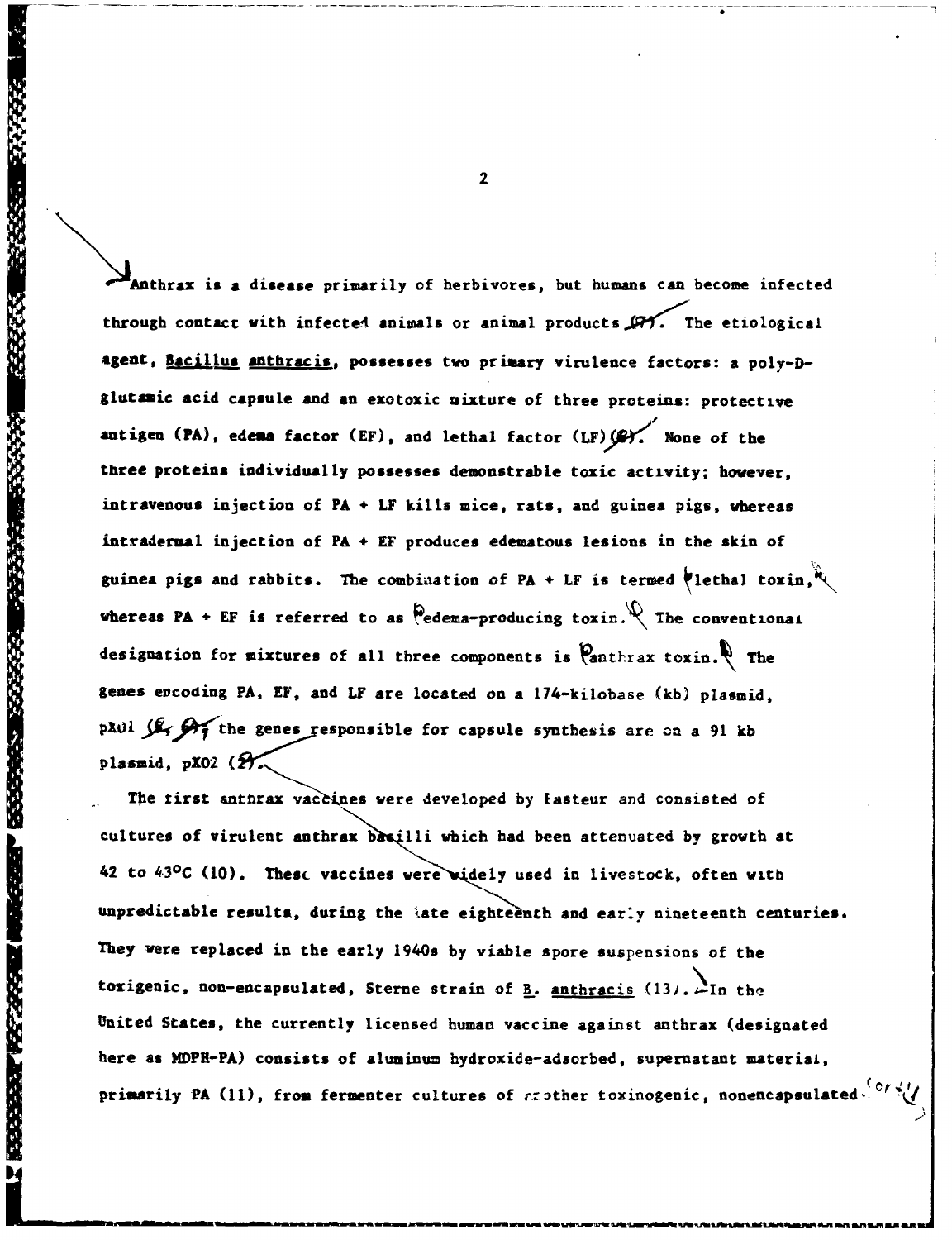**I**<br>电压力<br>I3 strain, **V770-NPI-R.** Immunization with MDPH-PA requires a series of six doses virnin 18 mo, followed by yearly boosters. Immunization occasionally results in local pain and inflammation, and there is some evidence indicating that MDPH-PA may have diminished efficacy against certain virulent strains of B. anthracis (8). The need for an improved human vaccine against anthrax is apparent. Such a vaccine should combine maximum safety and efficacy with minimum reactogenicity, and should require minimal injections to achieve and maintain maximum immunity.

#### **Protective Immunogens**

「そのからのことに、このことに、このことに、このことに、このことに、このことになることになっている。そのことに、このことに、このことに、このことに、このことに、このことに、このことに、このことに、この

**Of** the various antigens produced by B. anthracis, only PA, LF, and EF have a demonstrated potential as protective immunogens (5, 9). The capsule, surface polysaccharide, and other somatic components are not protective (4, 12). In a recent series of experiments (5), attenuated strains of B. anthracis, lacking either the capsule plasmid pXO2, the toxin plasmid pXO1, or both, were tested for their efficacy as vaccines against aerosol or intramuscular rhallenge with virulent anthrax spores in Hartley guinea pigs. Only those animals immunized with toxigenic, nonencapsulated (pXOl+, **pX02-)** strains survived and demonstrated post-immunization antibody titers to PA, LF, and EF.

In another set of experiments, guinea pigs were immunized with either<br>IDPH-PA, Sterne spore vaccine, or purified toxin components adsorbed onto aluminum hydroxide. Animals then received an aerosol challenge with anthrax spores from a virulent strain. The results are presented in Table **1.** THe veterinary Sterne spore vaccine was significantly more effective than MDFH-PA (P<O.05). EF and LF alone were the least effective. Sivilar data were obtained when the challenge was intramuscular. These and previous studies have demonstrated that: i) all efficacious, anthrax vaccines contain or

 $\overline{\mathbf{3}}$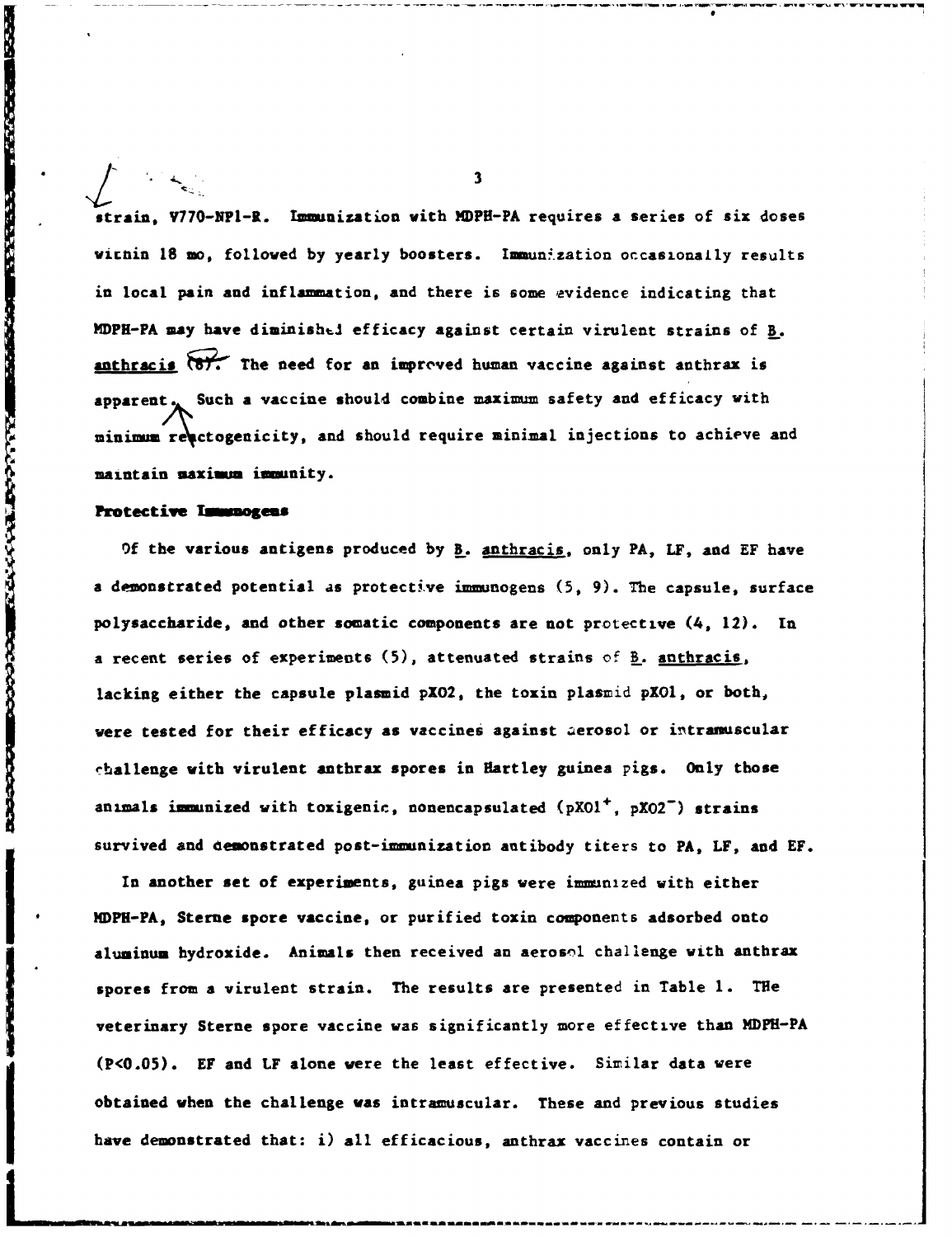produce PA; ii) neither LF nor **EF** are gcod protective immunogens by themselves; and iii) the live Sterne spore vaccine is more efficacious than MDPH-PL.

Among numerous, "Nev Generation," anthrax vaccine candidates are those listed in Table 2. Considerable progress has been made on the development and testing of several prototype vaccines. Although no single candidate has been selected for exclusive study, much valuable information has been obtained.

## **Trmsaposcm** ktageimsis **ia B.** anthracis

Transposable genetic elements - transposons - have become important tools in microbiological research. They can insert into bacterial DNA, often at a variety of sites, and when insertion occurs in a structural or regulatory gene, mutations are produced. By using transposon TnlO mutagenesis Hoiseth and Stocker (3) obtained aro<sup>-</sup> mutants of Salmouella typhimurium whose growth required the aromatic amino acids, phenylalanine, tyrosine, and tryptophan (as well as  $2, 3$ -dihydroxybenzoate [DHB] and  $p$ -aminobenzoate [PAB] under very stringent nutritional conditions). These aro<sup>-</sup> mutants were avirulent and effective as live vaccines in experimental animals. As a reult of their inability to synthesize DHB or PAB or to obtaiz them in the host, infections by the strain were self-limiting and did not require a functioning hose detense system for elimination. Since transposon mutagenesis has proven useful in generating mutants for prototype live vaccines (3), we developed a transposon mutagenesis system to produce  $\texttt{arc}^-$  mutants of  $\underline{B}$ . authracis. We sought to develop **B**. anthracis strains which would produce PA and other anthrax antigens, but would be safer in the immunized host than the Sterne veterinary vaccine. We used Tn916 **(1),** a 15-kb, "conjugative" transposon originally detected in Streptococcus faecalis **DS16,** encoding tetracycline resistance, precise excision from DNA, and conjugative self-transfer from one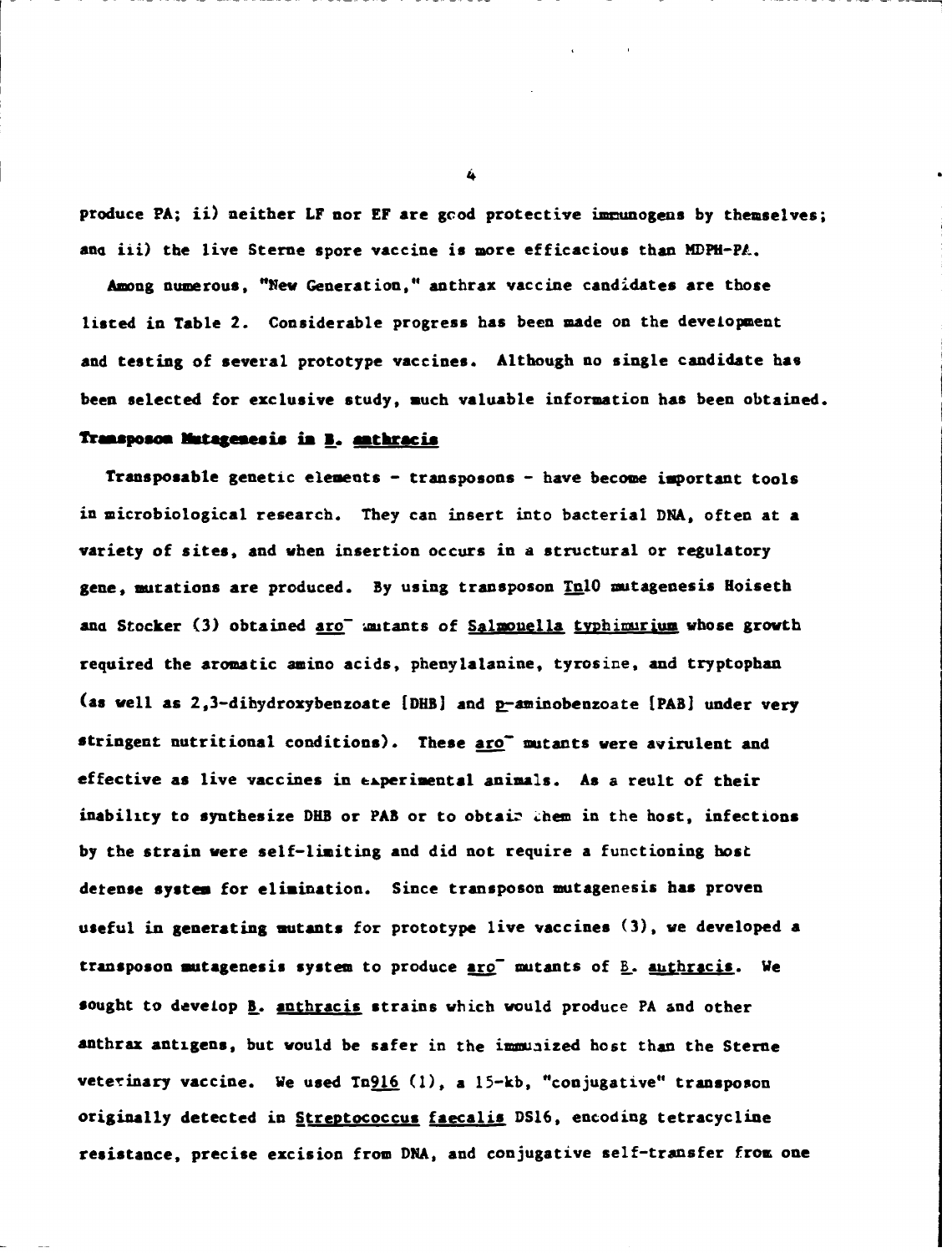cell to another in the absence of plassi.d **DMA.**

Tu916 was transferred from S. faecalis to B. anthracis by mating log-phase donor and recipient cells on filter membranes. One of the tetracyclineresistant (Tcr), **!..** anthracis recipients was then used to donate Tn9l6 to **a** streptonycin-resistant (Sm<sup>r</sup>), <u>B. anthracis</u> strain. From 3000 Tc<sup>r</sup>, Sm<sup>r</sup> transconjugants tested, two aro mutants were isolated which can be tested as vaccine candidates in animals. These studies suggest that transposon mutagenesis **say** be **a** useful tool for obtaining specific B. anthracis mutants for study **as** protytpe live vaccines.

### **Cloaing sad Expression of the PA Gene in <u>Bacillus subtilis</u>**

In another series of experiments, we demonstrated that PA produced in the complete absence of EF and LF is **a** protective iwmnogen against **an** anthrax spore challenge. (Previously, even highly purified preparations of PA were found to be contaminated with **small** amounts of **EF** and LF.) The gene encoding PA was cloned into B. subtilis **(6),** and two clones, designated PAI and PA2, were identified which produced PA in broth culture at levels equal to or \* greater than those pioduced **by I.. authracis. Yhe** PA cloned in B. subtilis was identical to B. anthracis PA with respect to migration on sodium dodecyl sulfate-polyacrylamide gels and to serological reactivity in Western blot **assays. Addition of** LI- or **EF** to PAl **and PA2 culture** supernatants generated biologically active, anthrax lethal toxin or edema-producing toxin, respectively. Guinea pigs injected with up to 10<sup>9</sup> CFU of PA1 or PA2 exhibited neither mortalitiy nor morbidity, **and** they were protected against an intramiscular **challenge of 20 LD50s of** anthrax spores. In efficacy comparison tests, the PA-producing **B.** subtilis recombinants proved equal to the current human and veterinary vaccines in protecting against challenge with virulent B. anthracis.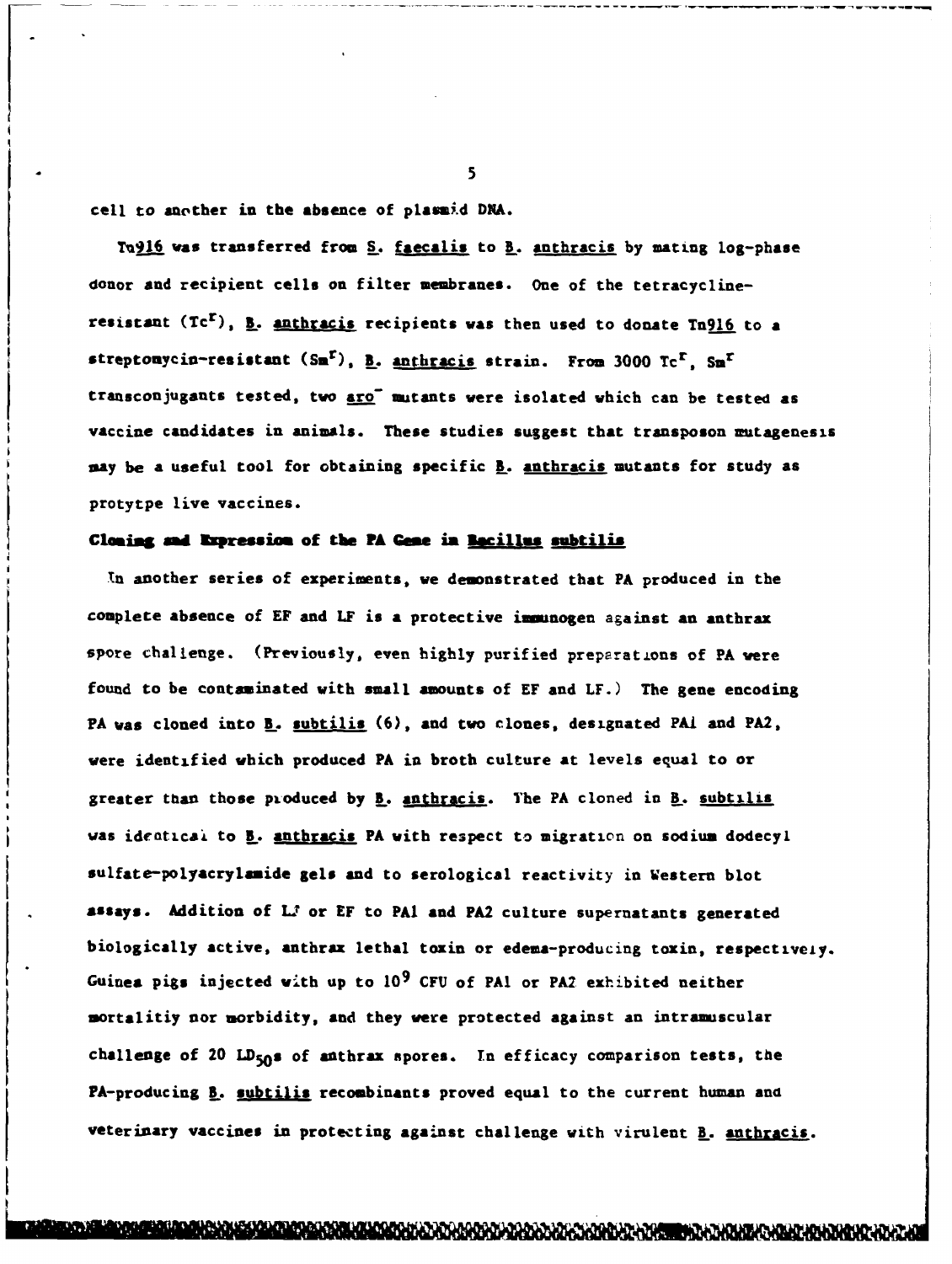In contrast, the parental **B**. subtilis strain carrying the cloning vector but not toe PA gene afforded no protection. Since the recombinants produced no **I.** anthracis antigens other than PA, it is apparent that PA is a necessary and sufficient immunogen for protecting against anthrax infection.

### **Protective immedgenicity of PA and PA fragments.**

PA has a molecular weight of 85,000 (7). Although it is known to be a protective immunogen, the specific, protective epitopes on the molecule are unknown. The specific molecular interactions of PA with the EF and LF molecules and with the host cell also remain to be elucidated. Leppla and coworkers have investigated the structure-function relationships of the three toxin components (S. R. Leppla. personal communication). In studies to detine functional domains of the PA molecule, they treated PA with trypsin, generating a 20-kilodalton (kDa) (N-terminus) and a 65-kDa (C-terminus) peptide, and then separated them by high pressure liquid chromatography. These two peptides, as well as uncleaved (intact) PA, and PA that had been treated with trypsin but not separated into the 20-kDa and 65-kDa fragments, were used to immunize guinea pigs. The various preparations were either adsorbed onto aluminum hydroxide or suspended in Freund's incomplete adjuvant. Intact PA, trypsintreated PA, and the 65-kDa fragment protected the guinea pigs from spore challenge. The 20-kDa fragment was completely ineffective as a protective umunogen. Not surprisingly, animals receiving incomplete Freund's adjuvant had significantly higher anti-PA titers (as determined by enzyme-linked immnosorbent assay) than animals which had received the aluninun hydroxide adjuvant. As demonstrated by the data in Table **1,** however, titers to PA do not always directly correlate with the level of immunity to anthrax. Puture plans.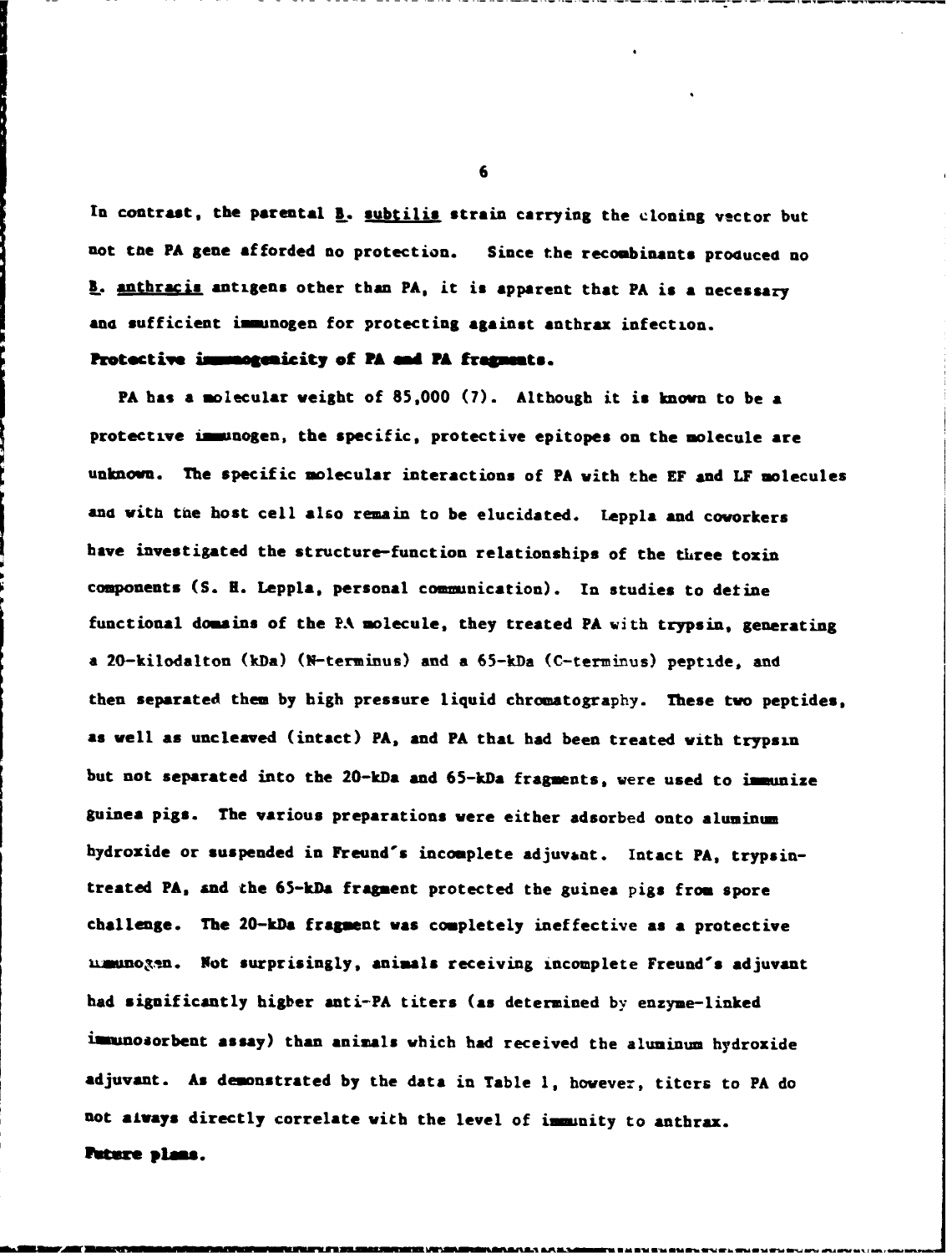We will continue developing and testing both live and chemical vaccine candidates. Further studies will be conducted on the 65-kDa fragment of PA, since it appears that this peptide possesses critical, immunogenic epitopes. The use of new adjuvants to increase immunogenicity and reduce the time to immunity will also be explored. Elucidation of the protective domains on the PA molecule may lead to a new, chemical vaccine, whereas inactivation of the LF and EF genes of the Sterne spore veterinary vaccine may make the live vaccine sate for human use. The investigations will demand considerable research effort, but the use of modern biotechnological tools will surely faciiitate reaching the goal of a safe and more efficacious human vaccine against anthrax.

The author vishes to thank Dr. Stephen Leppla, Dr. Richard Bereudt, Mr. Stephen Little, and investigators in the Bacteriology Division of the U. S. Army Medical Research Institute of Infectious Diseases for their contributions  $t_{\rm max}$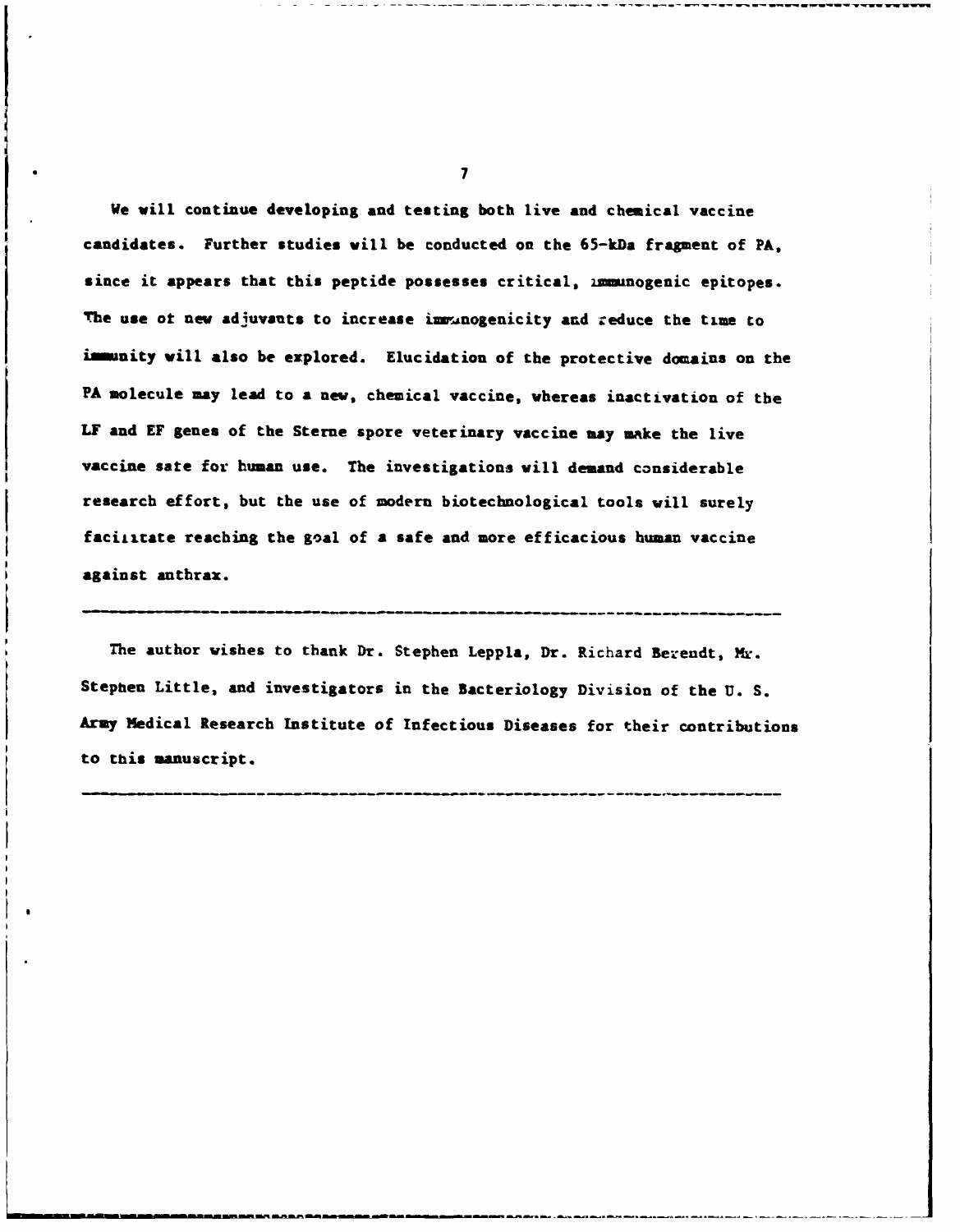### References

- 1. Cource-Burke, C. and D. B. Clevell (1982). A transposon in Streptococcus **f£ecaLks** with fertility properties. Nature 300:281-284.
- 2. **Grosi, Z. et** at. **(1985).** Demonstration of a capsule plasaid in Bacillus anthracis. Infect. lmun. **49:291-297**
- **3.** Boiseth, **S.** K. **1d Z. A. D. Stocker.** (1981). Aromatic-dependent Salnonella typhimurium are non-virulent and effective **as** live vaccines. Nature 291:23a-239.
- 4. lvaovics, G. (1938). Immunity to anthrax. Trans. of Zeitschrift fuer Immunitaetsforschung, Allergie und Klinische Immunolcgie (Germany) 94:436- 458.
- 5. Ivims, **B.** et **a&.** (1986). Immunization studies with attenuated strains of Bacillus anthracis. Infect. Immun. 52:454-458.
- 6. Ivins, **Z. rad S. Velkms** (1986). Cloning **and** expression of the Bacillus anthracis protective antigen in Bacillus subtilis. Infect. Immun. 54:537- 542.
- 7. Leppla, S., B. Ivins, and J. Exzell, Jr. (1985). Anthrax Toxin, pp. 63-66. In L. Leive (ed.), Microbiology-1985. American Society for Microbiology, Washington, D. C.
- 8. Little, S. and G. Knudson (1986). Comparative efficacy of Bacillus anthracis live spore vaccine and protective antigen vaccine against anthrax in the guinea pig. Infect. Immun. 52:509-512.
- 9. Muhlandt, B. et al. (1966). Immunologic studies of anthrax. IV. Evaluation of the immunogenicity of three components of anthrax toxin. J. Immunol.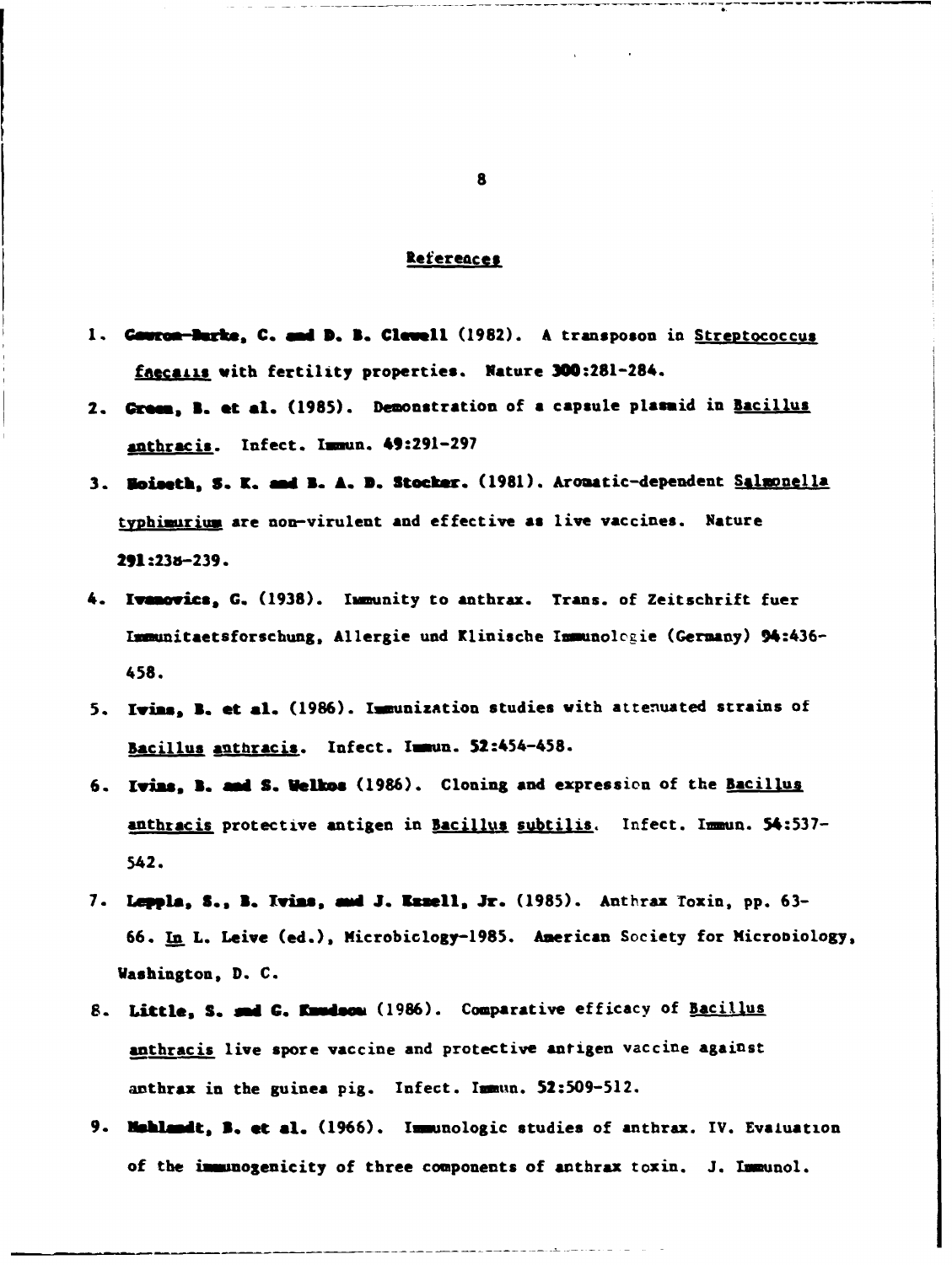96:727-733.

- 10. Pasteur, L. (1881). De L atenuation des virus et de leur retour c la virulence. C. Rend. Aced. Sci. 92:429-435.
- 11. Puziss, M. et al. (1963). Large-scale production of protective antigen of Bacillus anthracis in anaerobic cultures. Appl. Microbiol. 11:330-334.
- 12. stitb, **a. gd 3.** Gallop (1956). The chemical basis of the virulence of Bacills anthracis. VI. An extracellular immunising aggressin isolated from exudates of infected guinea pigs. Br. J. Exp. Pathol. 37:144-155.
- 13. Sterne, M. (1939). The use of anthrax vaccines prepared from avirulent (uncapsulated) variants of Bacillus anthracis. Ondersteport J. Vet. Sci. Anin. Indust. 13:307-312.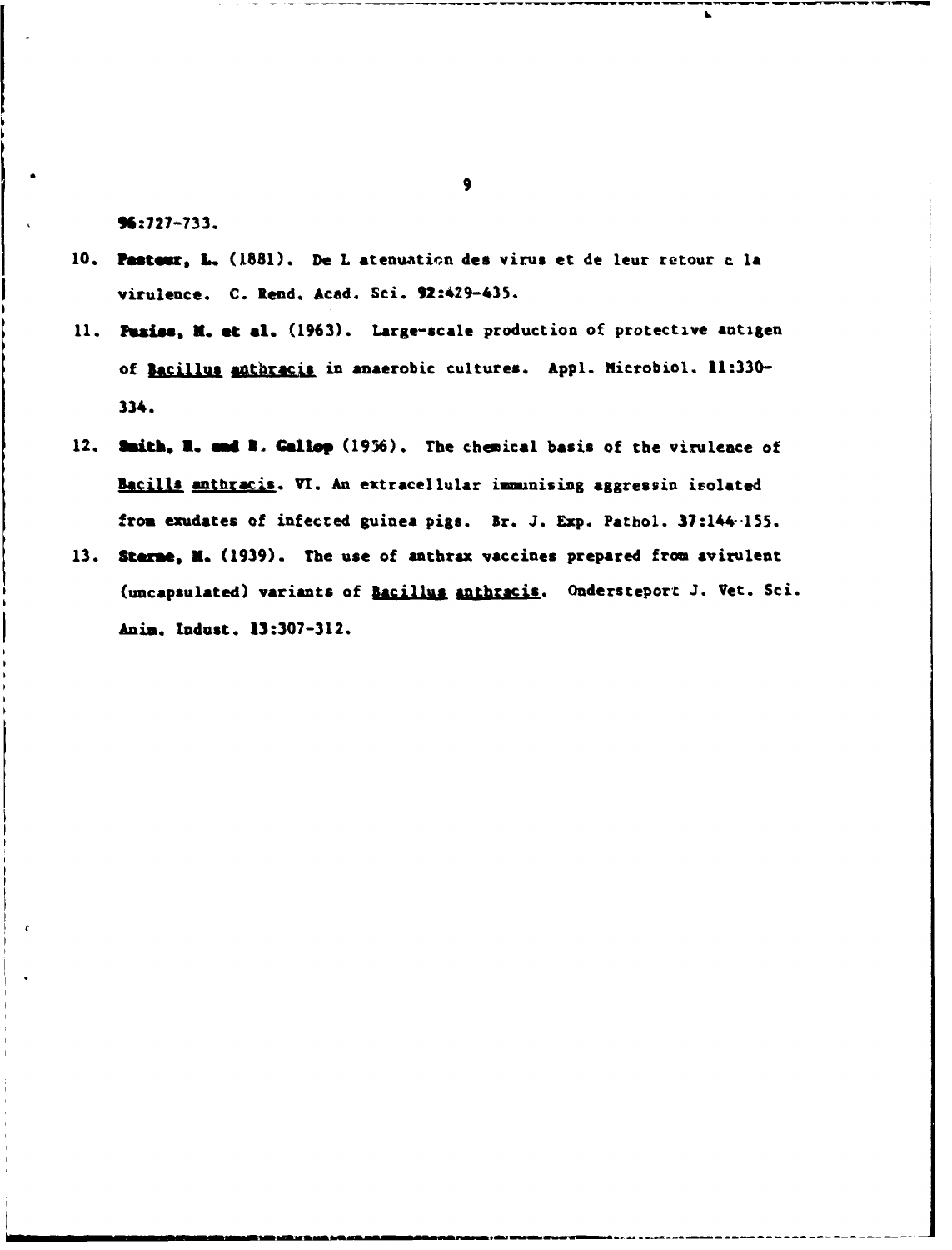## Table 1

# Immaising Rifficacy of Various Vaccine Preparations<sup>2</sup>

| <b>Vaccine</b>            | Survaval            |      | ELISA Antibody Titers To |                         |                         |
|---------------------------|---------------------|------|--------------------------|-------------------------|-------------------------|
|                           | Survivors/Total (%) |      | <b>PA</b>                | LF                      | EF                      |
| Veterinary (Sterne Spore) | 39/45               | (87) | 14,404                   | 11,286                  | 182                     |
| $PA + EF$                 | 25/30               | (83) | 14,400                   | 107                     | 4,660                   |
| $PA + LF$                 | 13/16               | (81) | 6,979                    | 3,200                   | 83                      |
| PA                        | 25/36               | (69) | 7,759                    | $\overline{\mathbf{z}}$ | $\overline{\mathbf{5}}$ |
| Human (MDPH-PA)           | 20/30               | (67) | 58, 10                   | 2,190                   | 34                      |
| $PA + EF + LF$            | 8/14                | (57) | 19,740                   | 2,934                   | 9,870                   |
| $LF + EF$                 | 8/15                | (53) | $362 -$                  | 3,490                   | 18,102                  |
| LF                        | 3/15                | (20) | $35 -$                   | 6,979                   | 117                     |
| EF                        | 4/29                | (14) | 1,210                    | 88                      | 3,530                   |
| <b>None</b>               | 0/31                | (0)  | < 4                      | $\leq 4$                | $\leq$                  |

<sup>a</sup>Groups of 14 to 35 female, Hartley guinea pigs, 250 to 350 g, received three biweekly injections of the indcated vaccine preparation. Three wk after the final injection the animals received an aerosol challenge of  $10$  LD<sub>50</sub> doses of B. anthracis Vollum 1B spores. Animals were bled for determination of ELISA antibody titers one wk hefore challenge.